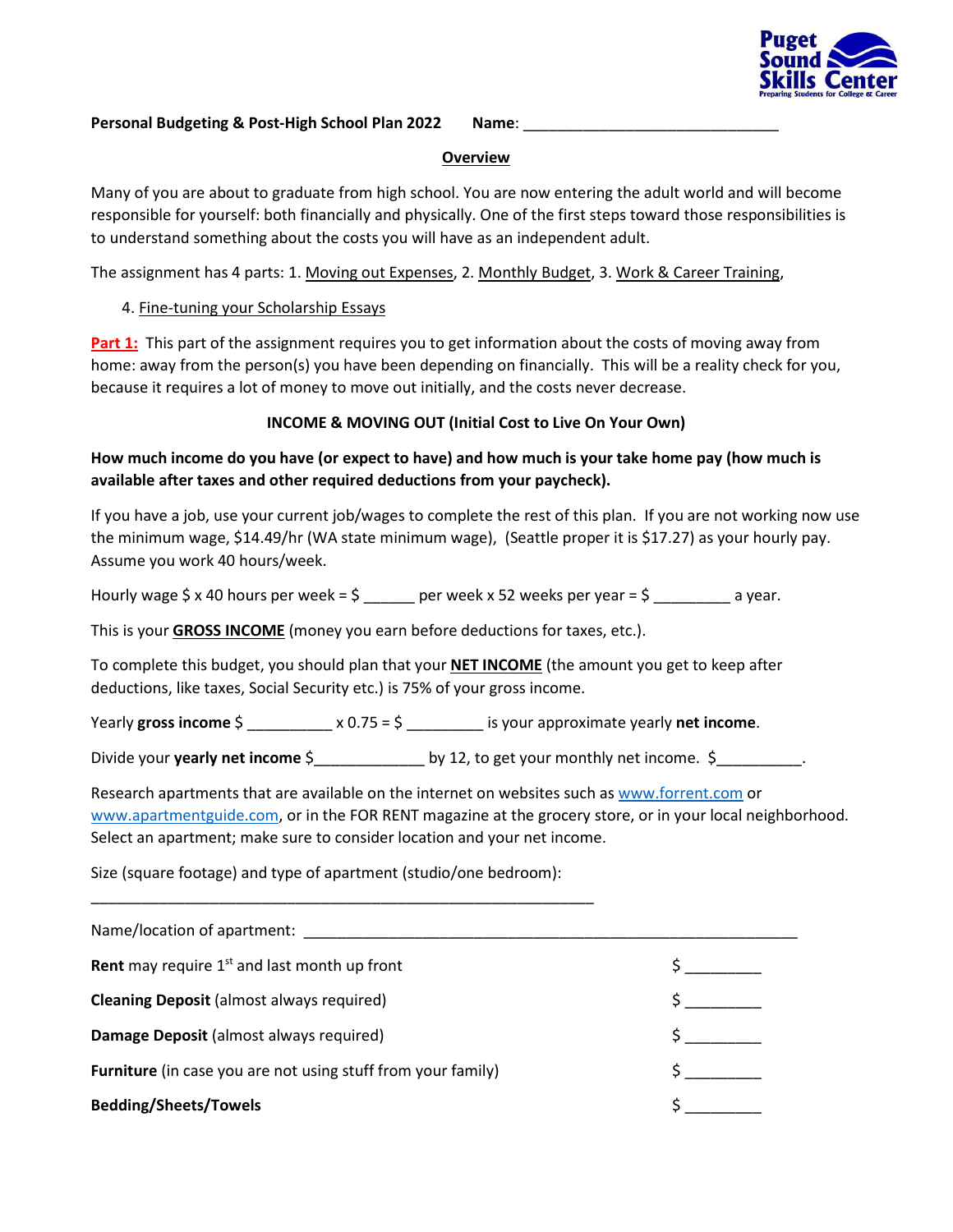| Kitchen cookware, utensils, etc.                                                         |            |                 |
|------------------------------------------------------------------------------------------|------------|-----------------|
| <b>Basic food/cleaning supplies</b>                                                      |            |                 |
| <b>TOTAL Start-up Costs to Move Out</b>                                                  |            |                 |
|                                                                                          |            |                 |
| How much money will you need to move out on your own?                                    |            |                 |
| Have you saved enough money to cover your startup costs?                                 | Yes $\Box$ | No <sup>T</sup> |
| Is this even possible, given your current wages and bills you have? Yes $\Box$ No $\Box$ |            |                 |

If not, what alternate plans will you make (get a better job, get one or more roommates, etc.)?

# **Part 2: MONTHLY BUDGETING**

# **Complete the following monthly budget as if you are living on your own, without a roommate.**

| Monthly Rent (use the amount from the work above)                                                       | \$                                        |
|---------------------------------------------------------------------------------------------------------|-------------------------------------------|
| <b>Renter's Insurance</b><br>(optional - protects personal property against fire, theft, and vandalism) | $\mathsf{\dot{S}}$ and $\mathsf{\dot{S}}$ |
| Utilities (water, electricity, garbage, etc. Most apartment complexes charge                            | $\frac{1}{5}$                             |
| for these. At the apartment that you chose, find the utilities you have to pay.)                        |                                           |
| Food                                                                                                    |                                           |
| <b>Cellphone</b>                                                                                        | $\ddot{\mathsf{S}}$                       |
| Transportation (bus, light rail, etc. if you will not be driving)                                       | $\sharp$ and $\sharp$                     |
| <b>Car Payment</b>                                                                                      |                                           |
| <b>Car Insurance</b>                                                                                    | $\frac{1}{2}$                             |
| <b>Gasoline</b>                                                                                         |                                           |
| <b>Maintenance (Car repairs)</b>                                                                        |                                           |
| Health Insurance (if not provided by employer)                                                          |                                           |
| Medication (those that you take on a regular basis)                                                     | $\frac{1}{2}$                             |
| Toiletries (shampoo, detergent, etc.)                                                                   | $\sharp$ and $\sharp$                     |
| Clothing                                                                                                |                                           |
| Personal Grooming (haircut, nails, etc.)                                                                | $\frac{1}{2}$                             |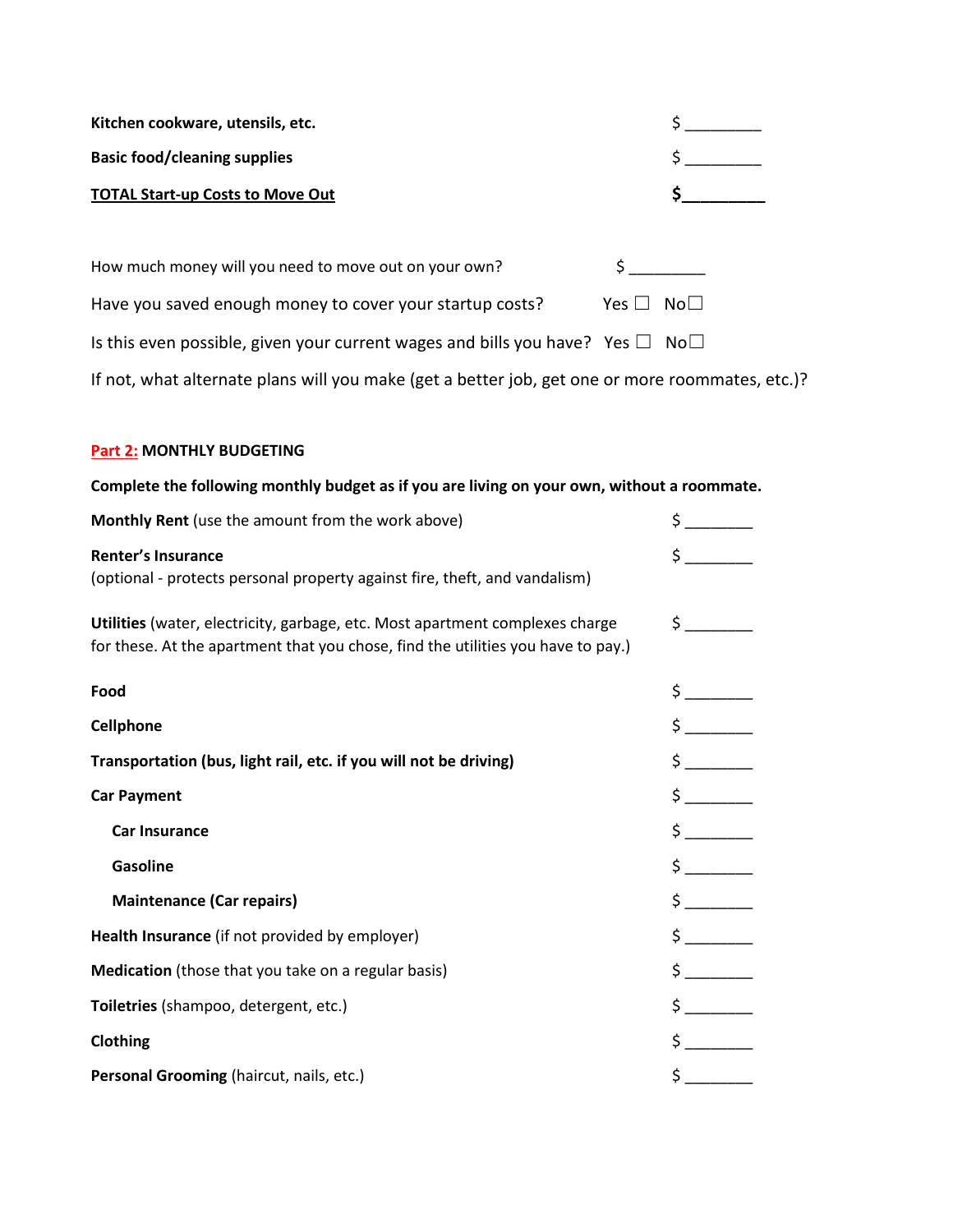| <b>Entertainment</b> (internet/cable, movies, etc.)             |  |
|-----------------------------------------------------------------|--|
| <b>Incidentals</b> (presents, medications for an illness, etc.) |  |
| <b>Emergency fund (car repairs, etc.)</b>                       |  |
| <b>Total monthly expenses:</b>                                  |  |

Is your net monthly income enough to cover your monthly expenses? Yes  $\Box$  No $\Box$ 

If your net monthly income is less than your expenses, what changes can you make in your budget?

### **Part 3: Training After High School**

Hopefully, most of you understand the importance of getting more career training after high school. Most high-paying jobs (what are called "living wage" or "family wage" jobs) will require you to have more skills than you are learning here at PSSC. This will require your dedication to put in the time and effort to get the training you need. There are many options to get that training: **A. Work** (on the job training and advancement), **B. Apprenticeship**, **C. Military Service/Career**, or **D**. **Two-Year College/Technical College/Four-Year College/University.**

**CHOOSE ONLY ONE OPTION** from the list below (A. Work, B. Apprenticeship, C. Military or D. College) and fill in **ONLY** that information:

# A. Work

*(On-the-job training or formal apprenticeship)* Adapted from: OSPI, Commission on Student Learning, Technical Writing in the Content Areas

Do you plan on getting a job and/or joining an apprenticeship program after leaving high school? If you have made a decision to pursue this route: Congratulations! Did you know that a plumber who enters the trade after graduating from high school will attend at least two years of college before retiring and will likely earn the same lifetime salary as a medical doctor when both are 55 years old? The plumber will be able to retire with nearly the same salary as he/she was earning before retirement and could retire at the age of 55.

General Information on the job you are choosing after high school

If you have made this choice, continue this questionnaire by indicating either the job you want to get or the apprenticeship trade you have chosen to enter.

| Name of Business:                                             | Job Title: |  |
|---------------------------------------------------------------|------------|--|
| Do you already have this job?                                 |            |  |
| If not, what steps are you taking to get it?                  |            |  |
| Describe opportunities for career growth within this company: |            |  |
|                                                               |            |  |

List the benefits, such as medical and dental coverage, retirement plans, etc. offered by the company:

\_\_\_\_\_\_\_\_\_\_\_\_\_\_\_\_\_\_\_\_\_\_\_\_\_\_\_\_\_\_\_\_\_\_\_\_\_\_\_\_\_\_\_\_\_\_\_\_\_\_\_\_\_\_\_\_\_\_\_\_\_\_\_\_\_\_\_\_\_\_\_\_\_\_\_\_\_\_\_\_\_\_\_\_\_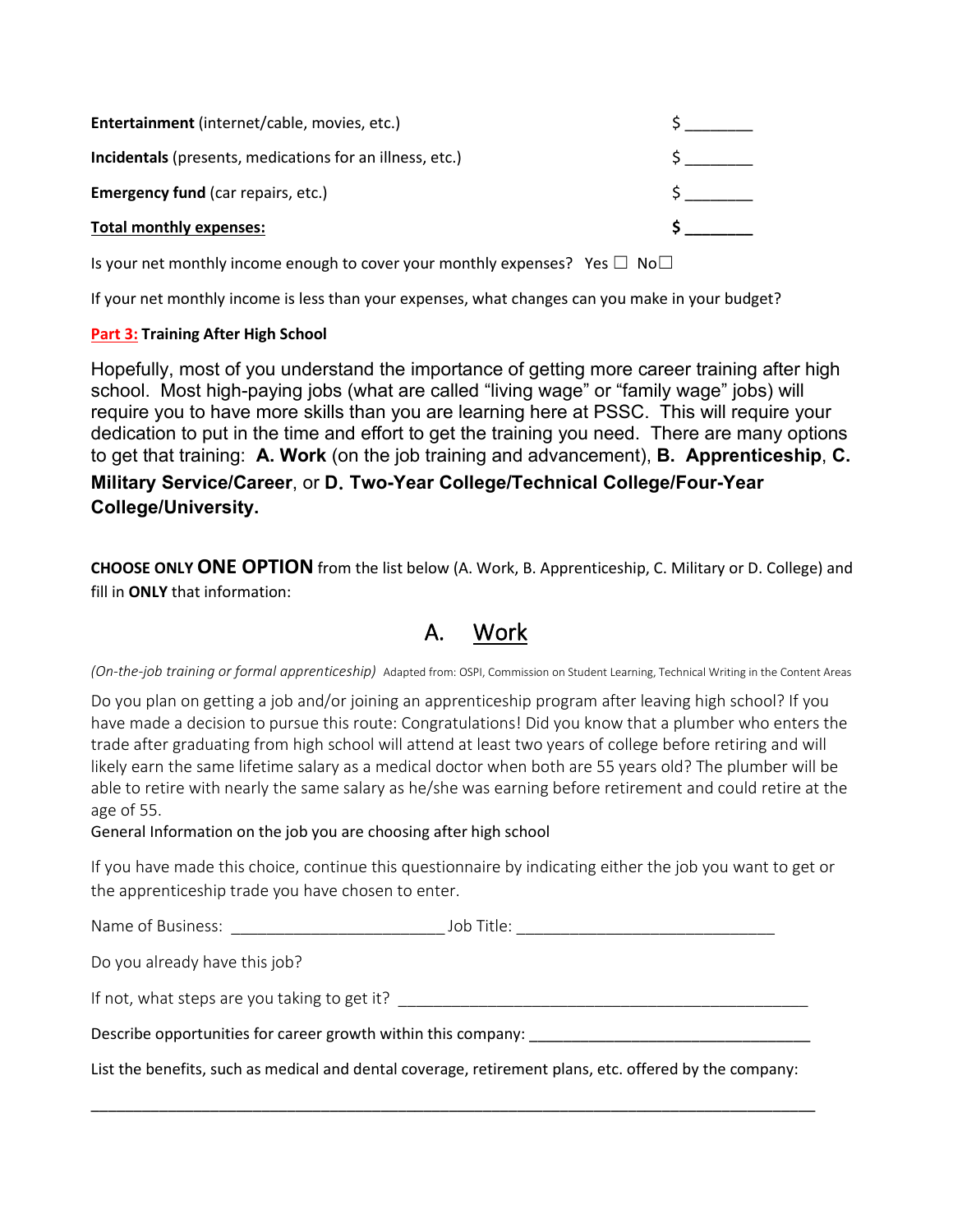# B. Apprenticeship

| What is the age requirement? _____________                                                            | Is there a residence requirement? Yes or No |  |  |  |
|-------------------------------------------------------------------------------------------------------|---------------------------------------------|--|--|--|
|                                                                                                       |                                             |  |  |  |
|                                                                                                       |                                             |  |  |  |
|                                                                                                       |                                             |  |  |  |
|                                                                                                       |                                             |  |  |  |
|                                                                                                       |                                             |  |  |  |
| When must you apply for the test? ______________________ Is there a minimum score required? Yes or No |                                             |  |  |  |
| What is the starting wage for the apprenticeship? ______________________________                      |                                             |  |  |  |
|                                                                                                       |                                             |  |  |  |
|                                                                                                       |                                             |  |  |  |
| How long does the apprenticeship last? _________________                                              |                                             |  |  |  |
| What benefits are included in the package (retirement, health care, etc.) _______                     |                                             |  |  |  |

# C. Military Service

You have chosen to serve our country in the military. Congratulations! Your choice means a great deal to everyone in our country. Your choice may be for a short-term enlistment of four years or you may choose a lifetime career in the military. Either way, you have made a decision that will have a major impact on your future. You will receive training in an area you choose, opportunities to continue your education, opportunities to travel, and a new way of looking at life. Your choice is a total commitment to the military style of life and you have made a great choice. To help you clarify your decision, the following questionnaire will help you in some areas you may not have yet considered.

The following websites may be helpful in completing your plan:

|  |  |  | www.marines.com |
|--|--|--|-----------------|
|  |  |  |                 |

[www.navy.com](http://www.navy.com/) [www.airforce.com](http://www.airforce.com/)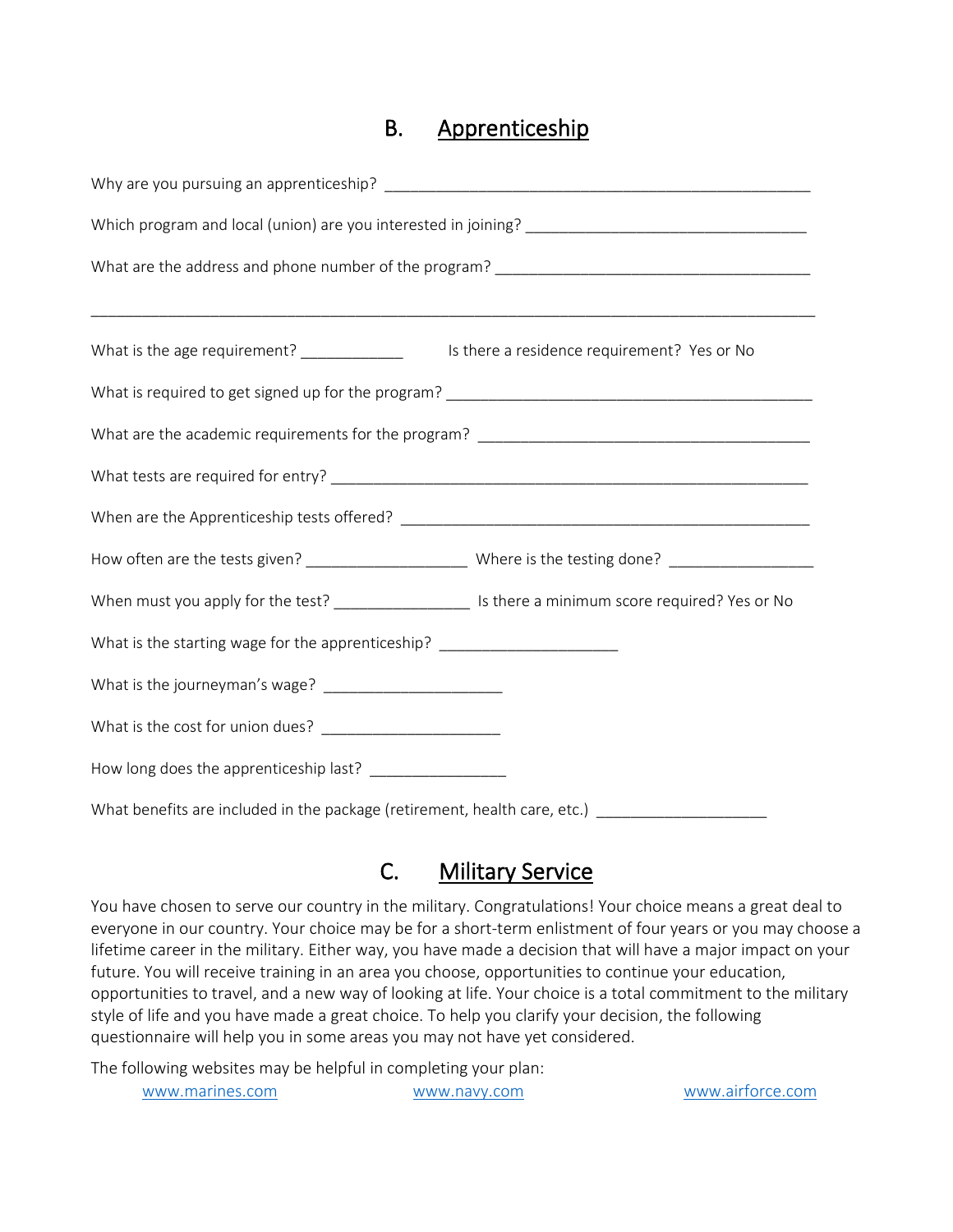| www.armedforcescareers.com<br>www.gocoastguard.com/                                                                    | www.rotc.com<br>http://www.gowaguard.com/                                                                             | www.goarmy.com |
|------------------------------------------------------------------------------------------------------------------------|-----------------------------------------------------------------------------------------------------------------------|----------------|
| Name the military branch you are considering: __________________________________                                       |                                                                                                                       |                |
|                                                                                                                        |                                                                                                                       |                |
| Have you met with a recruiter? Yes or No                                                                               |                                                                                                                       |                |
|                                                                                                                        |                                                                                                                       |                |
| Explain the role of the ASVAB test as it relates to joining the military: __________________________                   |                                                                                                                       |                |
| List the 5 areas covered by the ASVAB test:                                                                            | <u> 1989 - Johann Stoff, deutscher Stoff, der Stoff, der Stoff, der Stoff, der Stoff, der Stoff, der Stoff, der S</u> |                |
|                                                                                                                        |                                                                                                                       |                |
|                                                                                                                        |                                                                                                                       |                |
| Have you taken the ASVAB test? Yes or No If not, when will you take it? _____________________                          |                                                                                                                       |                |
| Describe the general enlistment requirements: ___________________________________                                      |                                                                                                                       |                |
|                                                                                                                        |                                                                                                                       |                |
| <u> 1989 - Johann John Stone, markin sanadi amerikan bahasa dalam berasal dalam berasal dalam berasal dalam berasa</u> |                                                                                                                       |                |
| Describe the difference between enlisted soldiers and officers in terms of pay and job opportunities:                  |                                                                                                                       |                |
|                                                                                                                        |                                                                                                                       |                |

# D. Two-Year College/Technical College/Four-Year College/University

# **General Information**

List the schools you are considering attending, that have the training program you want:

| --<br>--                                                     |                    |
|--------------------------------------------------------------|--------------------|
|                                                              |                    |
| ້<br>___<br>_____<br>___<br>_________<br>____<br>____<br>___ | __________<br>____ |

\_\_\_\_\_\_\_\_\_\_\_\_\_\_\_\_\_\_\_\_\_\_\_\_\_\_\_\_\_\_\_\_\_\_\_\_\_\_\_\_\_\_\_\_\_\_\_\_\_\_\_\_\_\_\_\_\_\_\_\_\_\_\_\_\_\_\_\_\_\_\_\_\_\_\_\_\_\_\_\_\_\_\_

Name/Location of the school you are most interested in attending: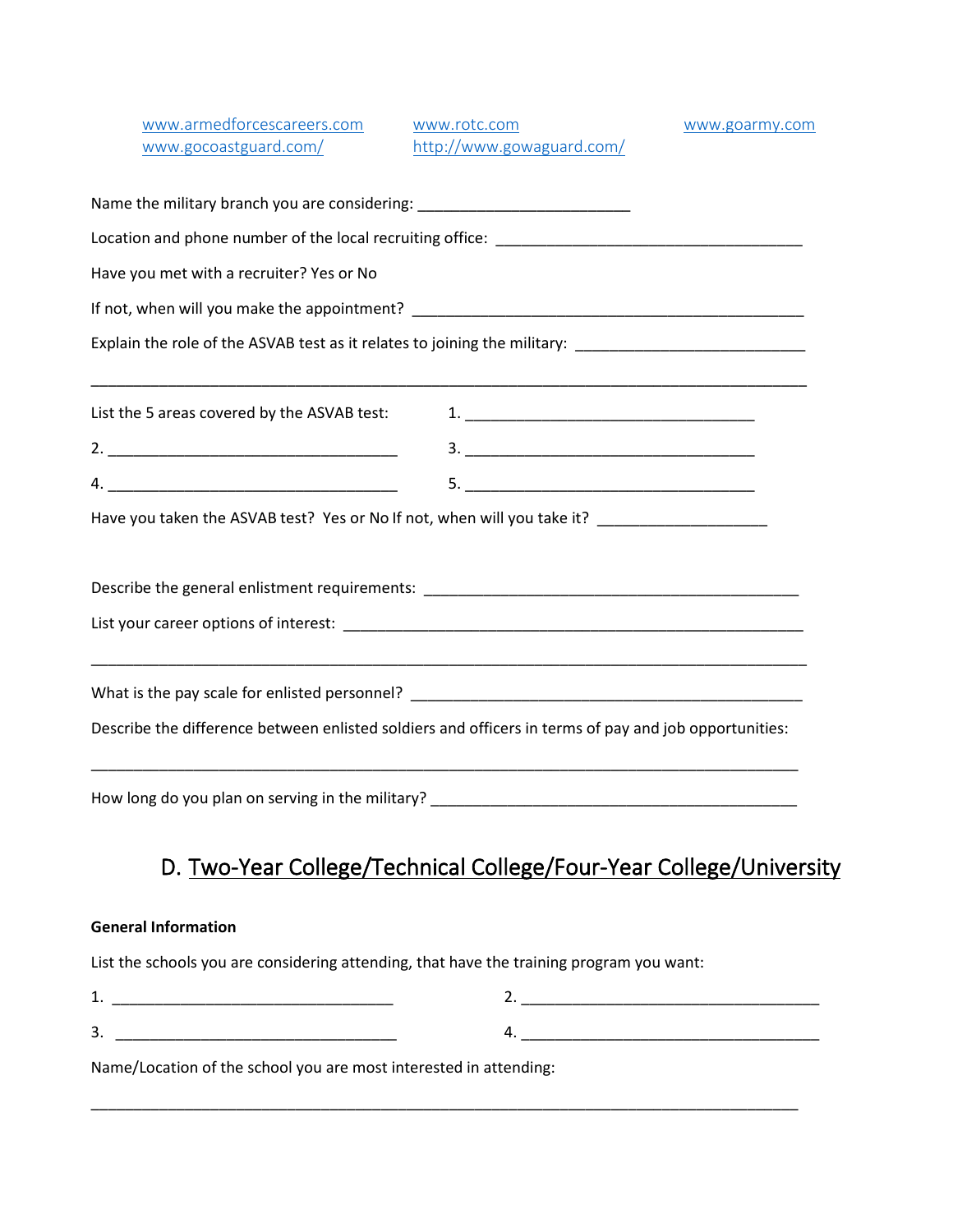| <b>Admissions</b>                                                                                                                                                                                                              |  |
|--------------------------------------------------------------------------------------------------------------------------------------------------------------------------------------------------------------------------------|--|
|                                                                                                                                                                                                                                |  |
|                                                                                                                                                                                                                                |  |
| Have you taken any admissions tests? Yes or No                                                                                                                                                                                 |  |
|                                                                                                                                                                                                                                |  |
|                                                                                                                                                                                                                                |  |
| What are the steps in the admission process? The contract of the step of the step of the step of the step of the step of the step of the step of the step of the step of the step of the step of the step of the step of the s |  |
|                                                                                                                                                                                                                                |  |

#### **Academics**

Have you earned any college credits (articulation or AP credits) that will apply at that school? Yes or No

If yes, how many credits are you likely to have?

What level of training are you pursuing? Training Certificate, Associate's Degree, Bachelor's Degree

\_\_\_\_\_\_\_\_\_\_\_\_\_\_\_\_\_\_\_\_\_\_\_\_\_\_\_\_\_\_\_\_\_\_\_\_\_\_\_\_\_\_\_\_\_\_\_\_\_\_\_\_\_\_\_\_\_\_\_\_\_\_\_\_\_\_\_\_\_\_\_\_\_\_\_\_\_\_\_\_\_\_

What academic support is available at the school (advisors, help with learning disabilities, etc.)?

#### **Finances**

Have you completed the FAFSA/WASFA yet? Yes or No

If not, when will you complete it?

Have you looked into low interest student loans? Yes or No

If so, what bank or organization have you contacted? \_\_\_\_\_\_\_\_\_\_\_\_\_\_\_\_\_\_\_\_\_\_\_\_\_\_\_

#### **Financial Assistance**

The last online assignment covered the basic costs for receiving training or a degree at local (community) colleges, and universities. You will have to think about the quarterly tuition (every three months) or annual tuition (each school year), and the required fees, tools and/or books. Hopefully, by now, you have completed the FAFSA or WASFA paperwork and know what kind of assistance you qualify for.

Unfortunately, most of you will not have the money saved to afford college without help. That help may be in the form of scholarships, grants, student loans, assistance from family, the G.I. Bill from military service, or working more hours.

One way to get free money for that training is by applying for and receiving scholarships. Although we covered that in a previous online assignment, we wanted to offer you more help in how to write answers to scholarship questions. Below are the scholarship questions that were part of the lesson on Financing your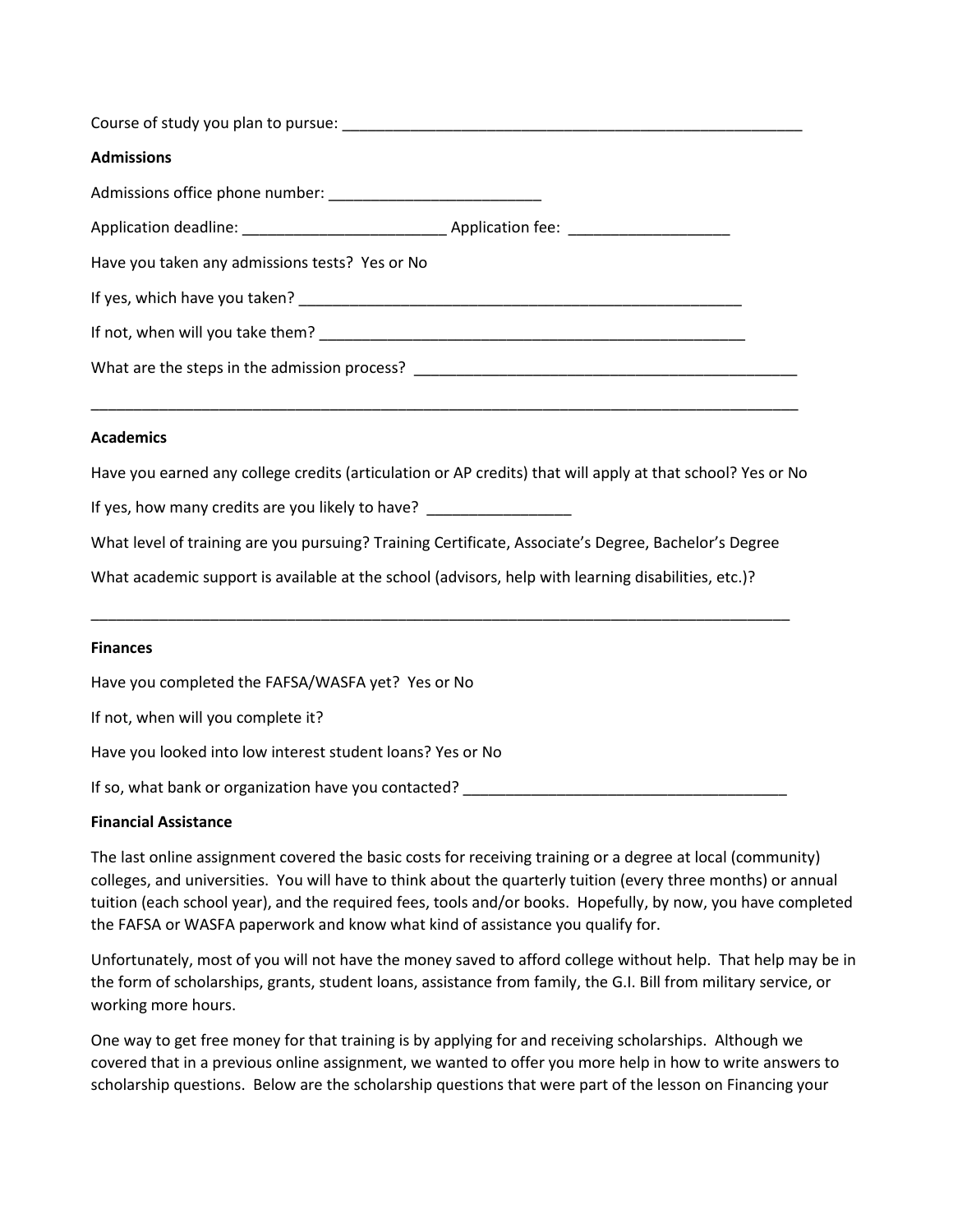Education after High School, but now you will see some examples of how they were answered. You might want to re-word some of your scholarship responses, so they sound more like these ones.

# **SAMPLE Scholarship Question Responses (Use these as inspiration ONLY for how you write your own).**

### **1. Describe your plans for the future.**

I have known since I was in junior high that I wanted to be a nurse. I was chosen to participate in an event called "Step to the Future", where I was paired up with someone from a list of different professionals. I chose to shadow a surgeon, and I got to see several minor surgeries in his office. I knew this was the field for me when I did not faint. My plan is to go to a four year college to get my nursing degree and become an RN. My parents and I have visited two universities that have nursing schools and I have applied to both. I am looking forward to getting my acceptance letters and begin my journey into the medical field.

### **2. What community service have you performed during your high school years?**

Community service has been a big part of my life since I was younger, and I am still very involved in helping others. Each summer, our church takes people to Mexico where we build or remodel houses for families in that area. I have gone on that trip three times and loved seeing the smiles on their faces when they saw their new homes. I also volunteer as a tutor at an after school program at the Boys and Girls Club in Federal Way. I work with 4<sup>th</sup> and 5<sup>th</sup> grade students on English and math. Another way that I give back is by working all of the fundraiser dinners we do in the culinary program at PSSC. I have done this for the last two school years, and worked four events so far. I am hoping that I will be chosen for one of the culinary scholarships.

#### **3. How has your class at PSSC influenced your life or career choice?**

My classes at PSSC have had a big influence in me both personally and professionally. Before PSSC I was lost, in a sense that I had no idea what path to fallow, I mean I knew I wanted to study but had no information on where to go after high school. PSSC guided me in the right direction. The classes at PSSC give you the training in a professional setting, team work, the use of equipment and also help you develop confidence because you are getting career training and you are accountable for your actions.

## **4. Describe your financial situation. Tell how you plan to pay for your education.**

It has always been my dream (and goal) to go to college. I would be the first person in my family to graduate from high school AND college! My family doesn't have the financial means to send me to college, but they support me completely in this endeavor. Although I have been working for the past two years, that money is my contribution to my family's budget. I have completed the FAFSA form but I have also applied for scholarships and grants. I don't want to be saddled with debt after I graduate from college and I hope to finance my education mostly through scholarships and grants, rather than loans. The staff at Puget Sound Skills Center (PSSC) has been an incredible resource and support for me through this process. I don't believe I could have navigated through this maze without PSSC behind me!